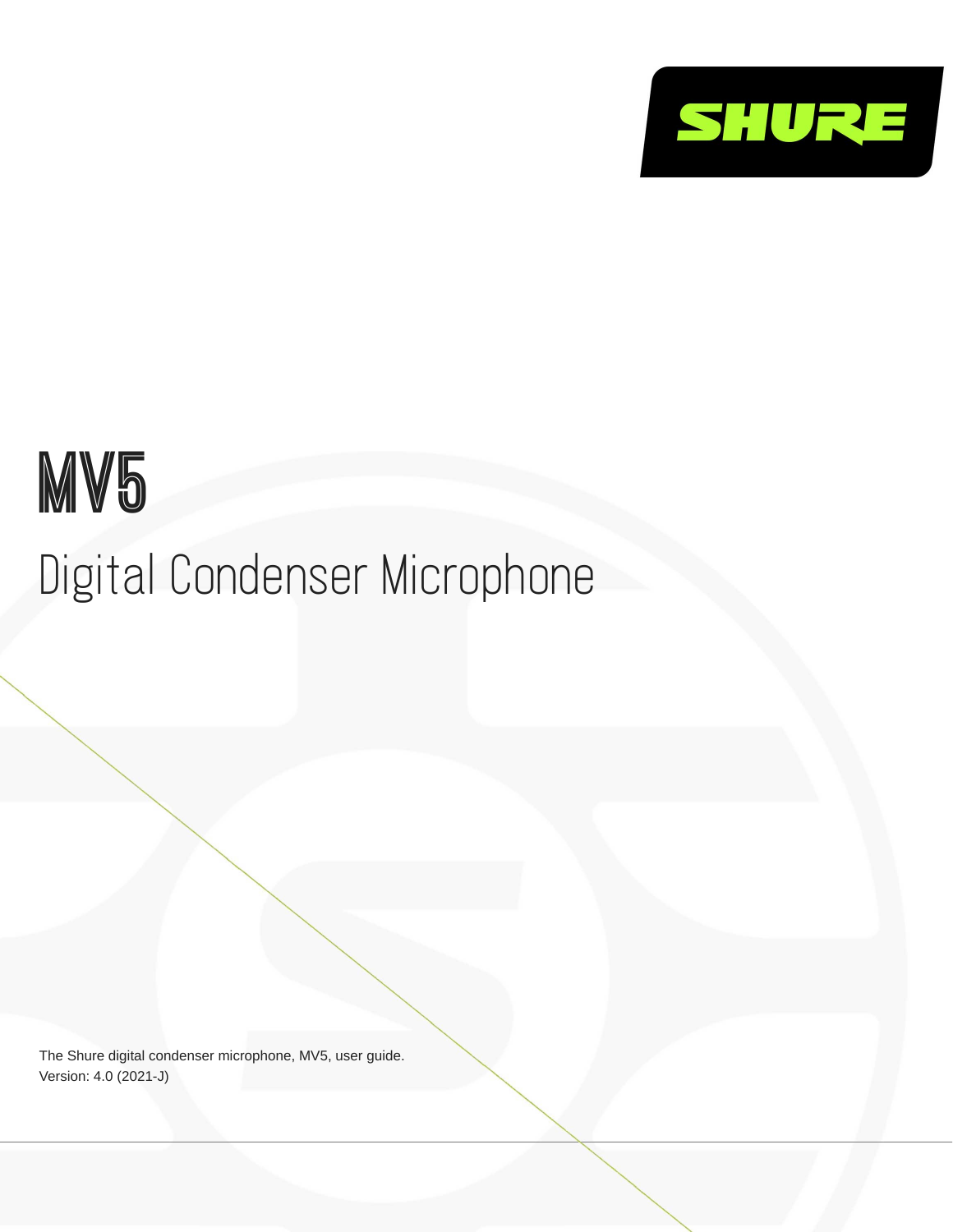## Table of Contents

| <b>MV5</b> Digital Condenser Microphone  | 3 |
|------------------------------------------|---|
| <b>General Description</b>               | 3 |
| Features                                 | 3 |
| <b>Quick Setup</b>                       | 3 |
| <b>Connections and Controls</b>          | 3 |
| <b>Preset Modes</b>                      | 4 |
| <b>Advanced Mic Settings</b>             | 5 |
| Equalizer                                | 5 |
| <b>Placement</b>                         | 6 |
| Podcast and Voice Recording              | 6 |
| Music, Singing, and Acoustic Instruments | 6 |
| <b>Bands and Louder Sources</b>          | 6 |
| <b>Additional Tips</b>                   | 7 |
| <b>Adjusting Microphone Level</b>        | 7 |
| Adjusting Headphone Level                | 7 |
| Accessing the Control Panel              | 7 |

| Input Meter Level                              | 8  |
|------------------------------------------------|----|
| <b>Listening Through Headphones</b>            | 8  |
| <b>Sampling Rate and Bit Depth</b>             | 8  |
| Demo Mode                                      | 8  |
| Troubleshooting                                | 9  |
| <b>System Requirements</b>                     | 10 |
| System Requirements and Compatibility: Mac     | 10 |
| System Requirements and Compatibility: Windows | 10 |
| System Requirements and Compatibility: iOS     | 10 |
| System Requirements and Compatibility: Android | 10 |
| <b>Specifications</b>                          | 10 |
| <b>Accessories</b>                             | 12 |
| <b>Furnished Accessories</b>                   | 12 |
| <b>Certifications</b>                          | 13 |
| Information to the user                        | 13 |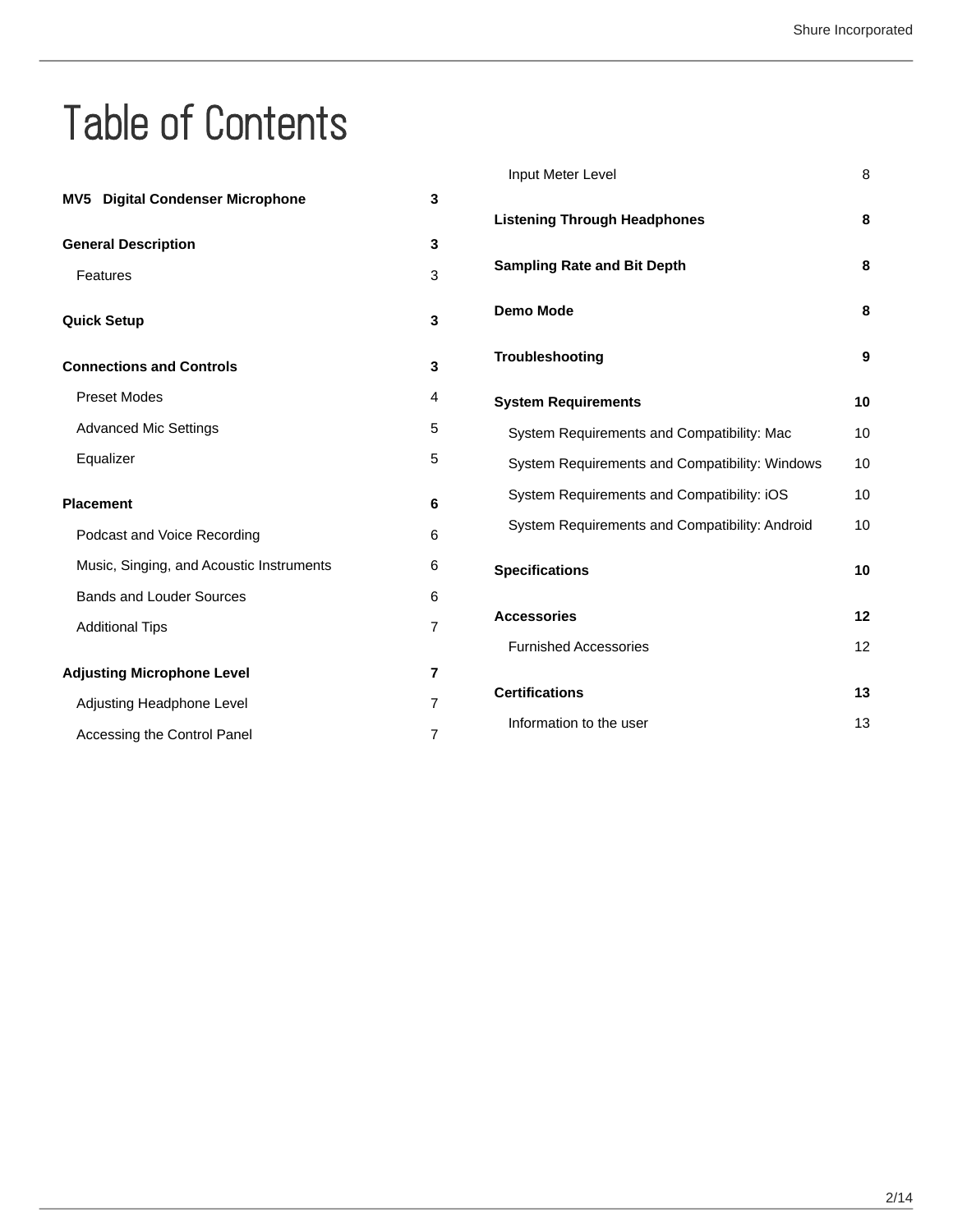## <span id="page-2-0"></span>MV5 Digital Condenser Microphone

## <span id="page-2-1"></span>General Description

The Shure MV5 microphone connects directly to a computer or mobile device over a USB or Lightning $\degree$  connection. Ideal for home recording or podcasting, the MV5 features preset voice and instrument record modes for fast, easy configuration.

## <span id="page-2-2"></span>Features

- **Convenient, Compact Design:** This sleek and durable microphone mounts on the MV5 desktop stand or any stand with a 1/4" threaded adapter.
- **Plug and Play:** The MV5 automatically becomes the active audio device when plugged into a USB or Lightning compatible device.
- **Preset Modes:** Minimize setup time with preset DSP modes designed to adjust your gain, equalization and compression for a variety of applications.

## <span id="page-2-3"></span>Quick Setup

1. **Connect the microphone to a computer or mobile device. Use the appropriate cable (USB or Lightning).**

The Green status LED indicates a successful connection.

*Note: When using apps like Voice Memo, the LED will not light until Record is engaged.*

#### 2. **Confirm that the MV5 is the selected audio device.**

Most computers and mobile devices automatically detect the MV5 and assign it as the primary audio device. If your computer settings default to another device, open the sound control panel and select the MV5. To quickly verify that the device is recognized, plug headphones into the MV5 audio output and play an audio track. If you can hear sound, the microphone is functioning properly.

*Note: When the MV5 is assigned as the audio device, all monitoring and playback from the recording software goes to the headphone output of the MV5.*

#### 3. **Use the MODE button to select the preset mode that fits your application.**

If the audio is too quiet or causes distortion, gain can be manually configured. However, the modes typically do not require additional gain adjustments. Refer to the "Adjusting Microphone Level" topic in this guide for details.

#### 4. **In your recording application, select the MV5 as the input source.**

See your software user guide for information on assigning input sources.

#### 5. **Record.**

<span id="page-2-4"></span>The microphone is ready to use!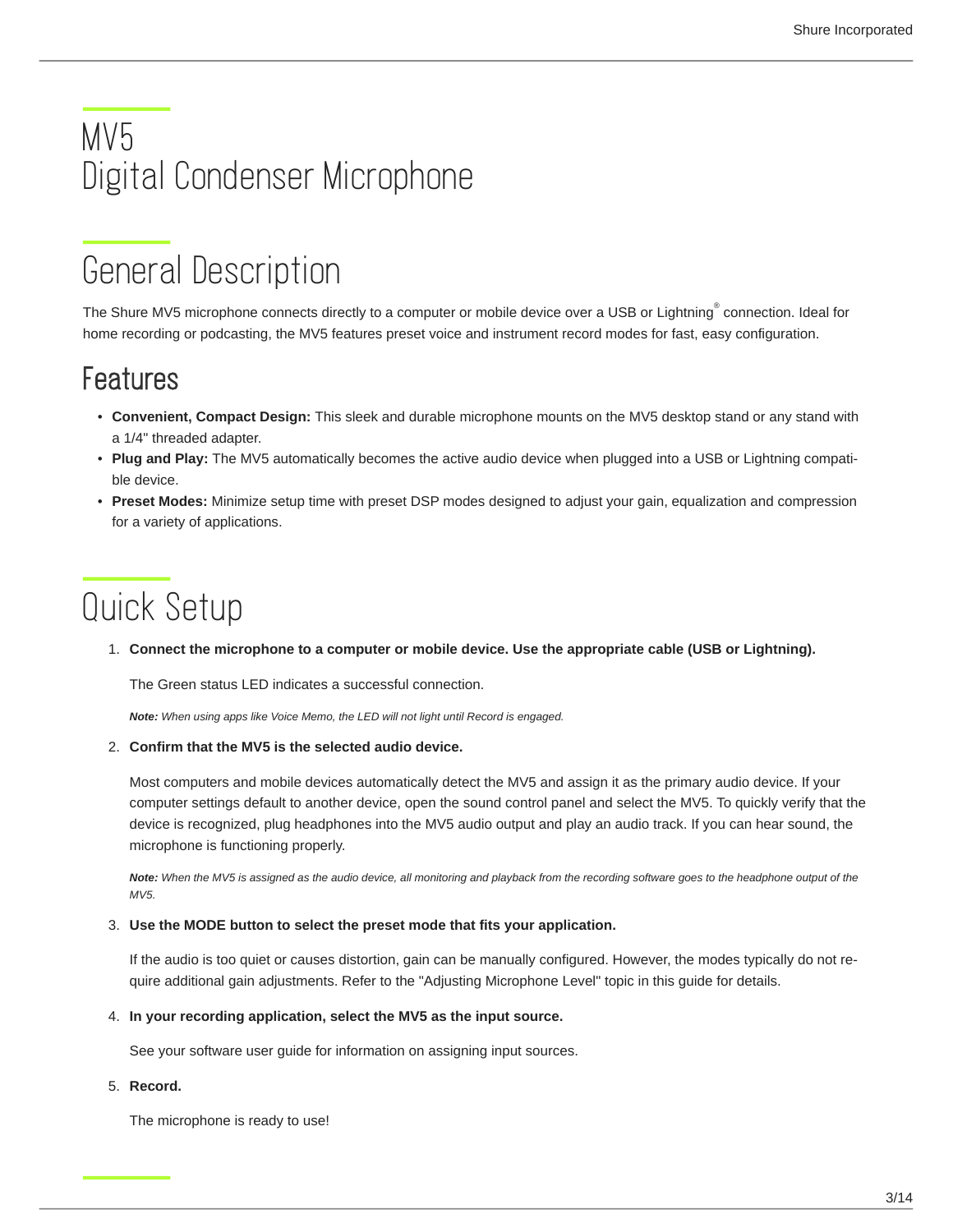## Connections and Controls



### ① **Mode Selection Button**

Press to switch between preset modes

### ② **Mute Button**

Press to mute the microphone input

### ③ **Headphone Volume Control**

Adjusts the headphone volume

### ④ **Headphone Output**

Plug in any headphones with a 3.5 mm (1/8 inch) connector

#### ⑤ **Micro USB Port**

Use the appropriate cable (USB or Lightning) to connect the MV5 to a computer or mobile device

#### ⑥ **Voice Mode**

The LED indicator illuminates when this mode is selected

### ⑦ **Status Indicator**

| <b>LED Behavior</b>       | <b>Status</b>                      |
|---------------------------|------------------------------------|
| Green                     | Active USB or Lightning connection |
| Flashing Red (all 3 LEDs) | Muted                              |

#### ⑧ **Instrument Mode**

The LED indicator illuminates when this mode is selected

**Note:** Flat Mode is engaged when both mode LEDs are off.

### <span id="page-3-0"></span>Preset Modes

Three selectable modes adjust settings for gain, equalization, and dynamics to bring out the best sound characteristics for your recording needs.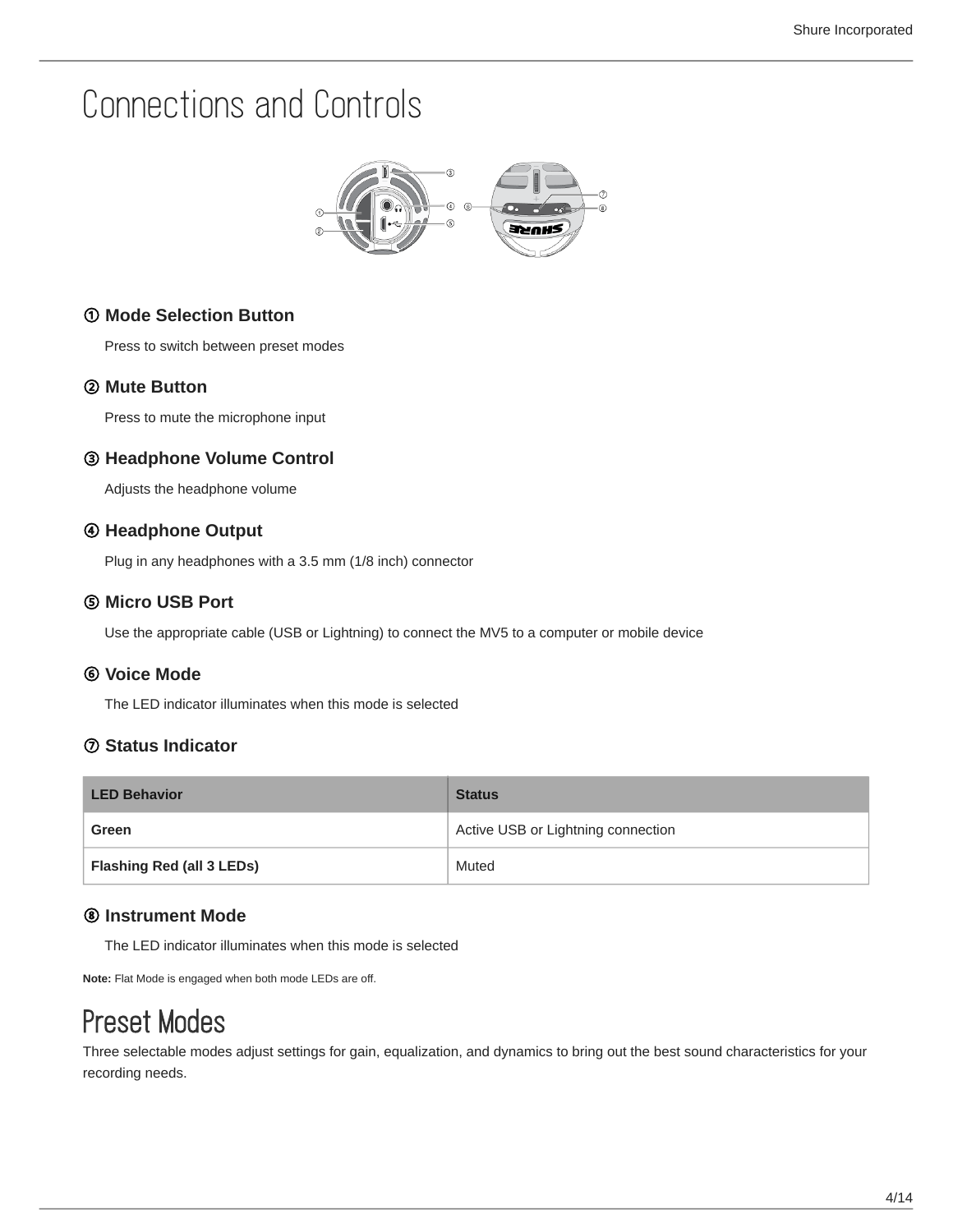| <b>Mode</b>     | <b>Application</b>                                                   | <b>Characteristics</b>                                                                                                                                                                                |
|-----------------|----------------------------------------------------------------------|-------------------------------------------------------------------------------------------------------------------------------------------------------------------------------------------------------|
| <b>Voice</b>    | Use for speech or vocals<br>in podcasting or musical<br>applications | Equalization to emphasize clarity and fullness, and gentle compression to keep<br>levels consistent. A de-esser reduces sibilance (the harsh sound that occurs when<br>words with an "S" are spoken). |
| Instru-<br>ment | Best for acoustic instru-<br>ments and live music ap-<br>plications  | Transparent compression to smooth out volume spikes and bring quiet passages<br>forward. Equalization emphasizes detail and gives an overall natural sound.                                           |
| Flat            | Suited for any application                                           | A completely unprocessed signal (no equalization or compression settings used).<br>Adds flexibility when processing the audio after recording.                                                        |

## <span id="page-4-0"></span>Advanced Mic Settings

After selecting the preset mode, fine-tune your sound with limiter, compressor, and equalizer settings. These settings are retained in the microphone when using other audio and video recording applications.

### Limiter

Toggle the limiter on or off to prevent distortion from volume peaks in your recording.

### Compressor

Choose no compression, or select light or heavy compression to control volume when your sound source is dynamic. Quiet signals are boosted and loud signals are lowered.

## <span id="page-4-1"></span>**Equalizer**

Change the preset modes to hear the DSP changes, and then use the equalizer to boost or cut bands of frequencies to improve sound clarity.

 $|\mathsf{EQ}|$ 

Note: Equalization within presets will not be displayed. However, the equalizer graphic in the advanced settings status bar displays the user-selected equalization.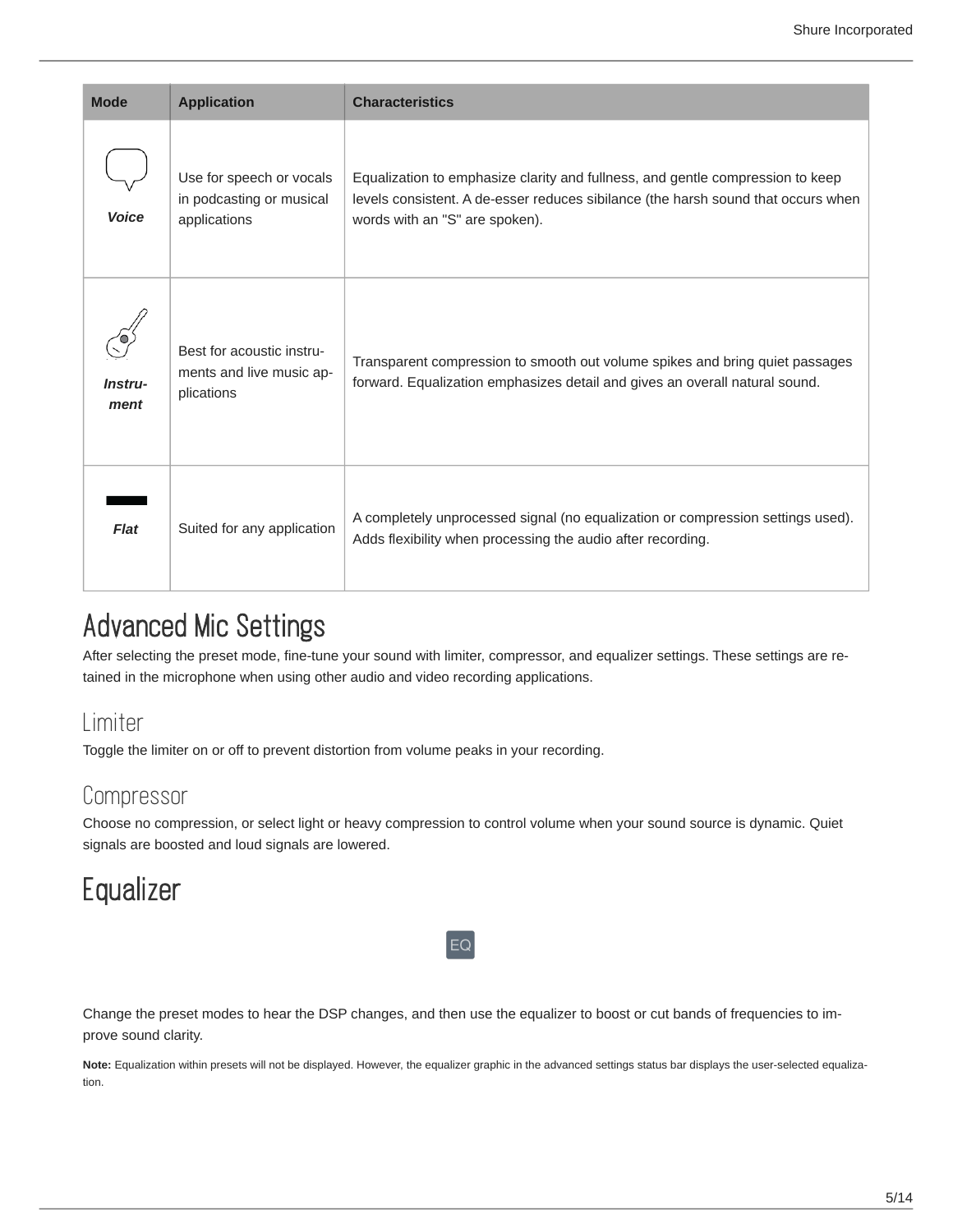| EQ | Equalizer |  |
|----|-----------|--|
|    |           |  |

*Tap to access the MOTIV equalizer. Equalization changes are displayed in the equalizer image.*

EQ persists between preset mode changes.

## <span id="page-5-0"></span>Placement

This section suggests microphone placement for typical use cases. Keep in mind that there are many effective ways to record a given source. Experiment with microphone placement and settings to find what works best.

### <span id="page-5-1"></span>Podcast and Voice Recording

Set the microphone to the Voice mode. Speak directly into the front of the microphone, 2-12 inches (5-30 cm) away. Speaking closer to the microphone results in more bass response, similar to voices on a radio broadcast. Make additional gain adjustments if necessary.



### <span id="page-5-2"></span>Music, Singing, and Acoustic Instruments

To capture acoustic sources, such as singing, acoustic guitar, soft percussion, or other musical instruments, use a close microphone placement. Start with Instrument mode for best results.

Aim the microphone directly at the sound source. For a single source, such as a string instrument or a vocalist, place the microphone 6 to 12 inches (15 to 30 cm) away. For a small group or a performer who is singing and playing an instrument simultaneously, use a distance of 2 to 10 feet (0.6m to 3 m). Placing the microphone farther away results in more ambient room sound. Make additional gain adjustments if necessary.

## <span id="page-5-3"></span>Bands and Louder Sources

To record a band with drums, amplified instruments, or any other loud sources, start with Instrument mode for best results. Aim the microphone towards the group at a distance of 6 to 15 feet (1.83 to 4.6 m). Placement of the microphone depends on the size of the room, number of people, and instrument volume. If possible, walk around the room and listen to find where it sounds best. Make additional gain adjustments if necessary.

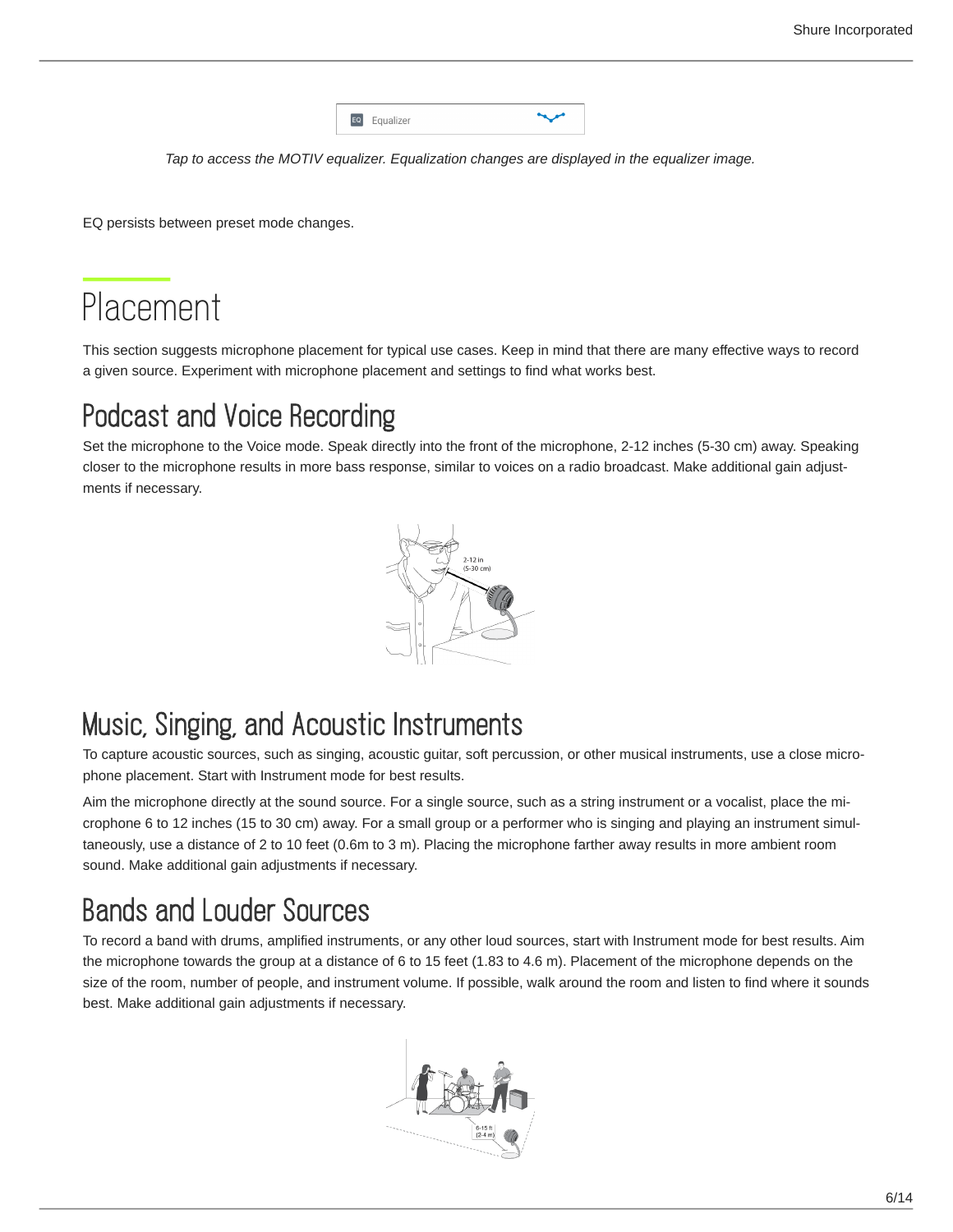For a single electric guitar amplifier, aim the microphone towards the center of the speaker at a distance of 0 to 18 inches (0 to 45 cm).



### <span id="page-6-0"></span>Additional Tips

Shure offers additional educational publications on recording techniques for specific instruments and applications. Visit www.shure.com for more information.

## <span id="page-6-1"></span>Adjusting Microphone Level

Microphone level (gain) typically does not need adjustment when using the appropriate preset mode. However, if you hear distortion or the audio is too low, adjust the microphone level in the Audio or Sound control panel of your computer or recording device.

#### **Keep the following in mind:**

- Set the microphone level before adjusting headphone volume.
- The headphone volume does not affect the signal level sent to the computer.
- Use the thumbwheel on the microphone to adjust headphone volume to a comfortable level. Do not change microphone gain to adjust the headphone volume.

### <span id="page-6-2"></span>Adjusting Headphone Level

The headphone monitoring level is affected by the device and the computer settings level. Raise your computer volume and easily adjust headphones through the MV5 thumbwheel.



## <span id="page-6-3"></span>Accessing the Control Panel

#### **Windows**

- 1. Open the sound control panel and select the **Recording** tab.
- 2. Open the **Shure MV5** device.
- 3. Under the **Levels** tab, adjust the gain level using the slider.

#### **Mac ®**

1. Open the **Audio Midi Settings** panel.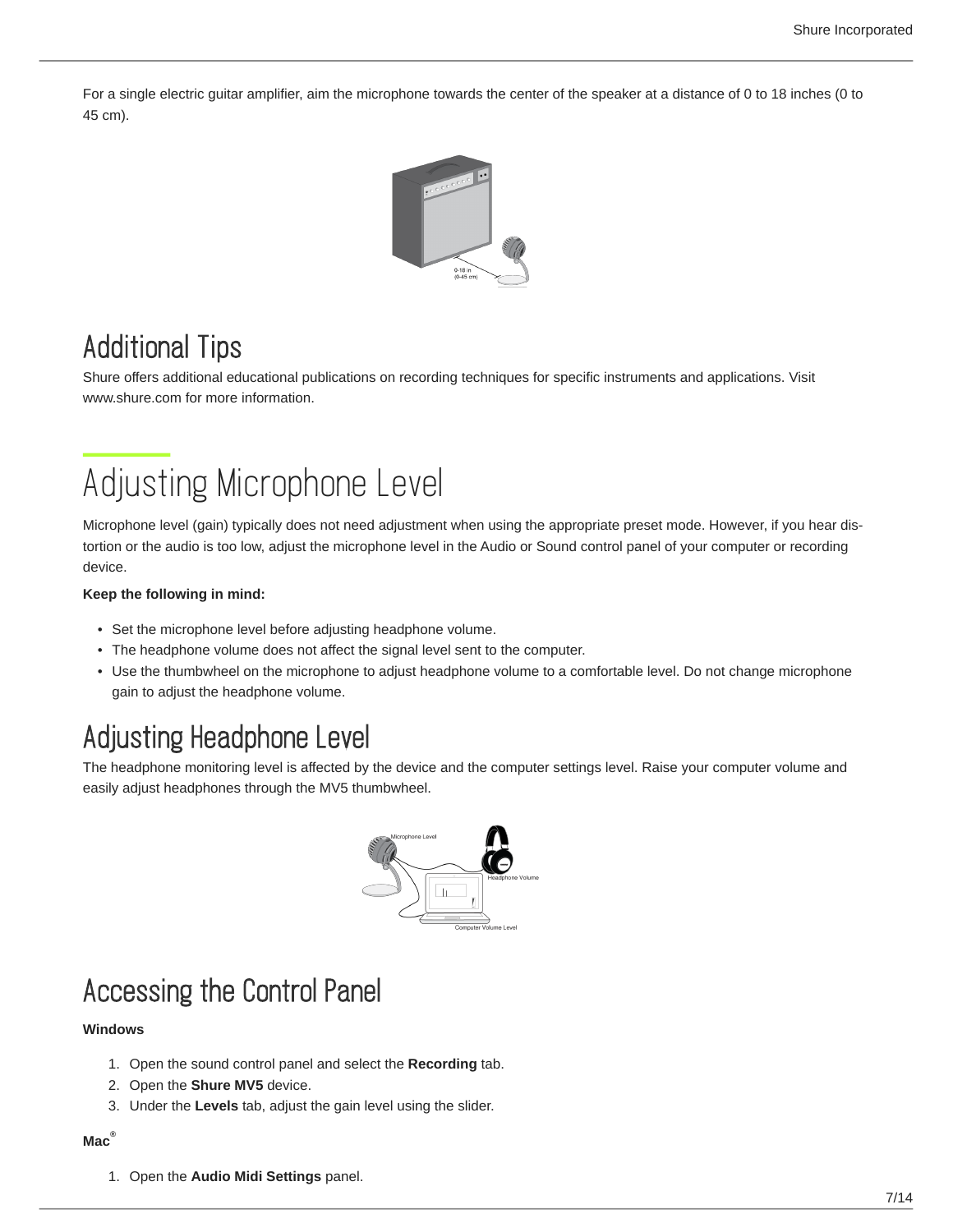- 2. Select the **Shure MV5** device.
- 3. Click on **Input** to adjust the gain using the slider.



**Mac audio settings panel**

### <span id="page-7-0"></span>Input Meter Level

If your digital audio workstation or recording software has input meters, adjust the microphone level so it peaks between -12 and -6 dB. Otherwise, simply listen to the audio to make sure it is loud enough and not distorting.



#### **Peak Levels**

*The target range for peak levels on a typical meter is between -12 and -6 dB.*

## <span id="page-7-1"></span>Listening Through Headphones

The headphone jack provides an equal blend of the direct microphone signal and audio playback from the computer. This allows you to conveniently adjust the headphone volume for both with one control, the thumbwheel on the MV5. To adjust the amount of playback audio relative to the direct microphone signal, use the computer or DAW mixer settings.

**Tip:** When first connecting the microphone to your computer, make sure to raise the volume level in the sound control panel of the computer for a strong audio signal. Then adjust headphone level for comfortable monitoring.

## <span id="page-7-2"></span>Sampling Rate and Bit Depth

Sample Rate and Bit Depth settings are found in a drop down menu in the audio or sound control panel of your computer. You can adjust these variables to fit your needs. Select a lower sample rate for podcast recording, when it is important to have a smaller file for easy download. Select a higher sample rate for music and more dynamic recordings.

**Tip:** Record at a higher sample rate and bounce down to an M4A for a file with the highest sound quality at a manageable size.

<span id="page-7-3"></span>**Tip for PC users:** Make sure that the sample rate and bit depth microphone settings, found in the sound control panel of the computer, match with the sample rate and bit depth selected in your software.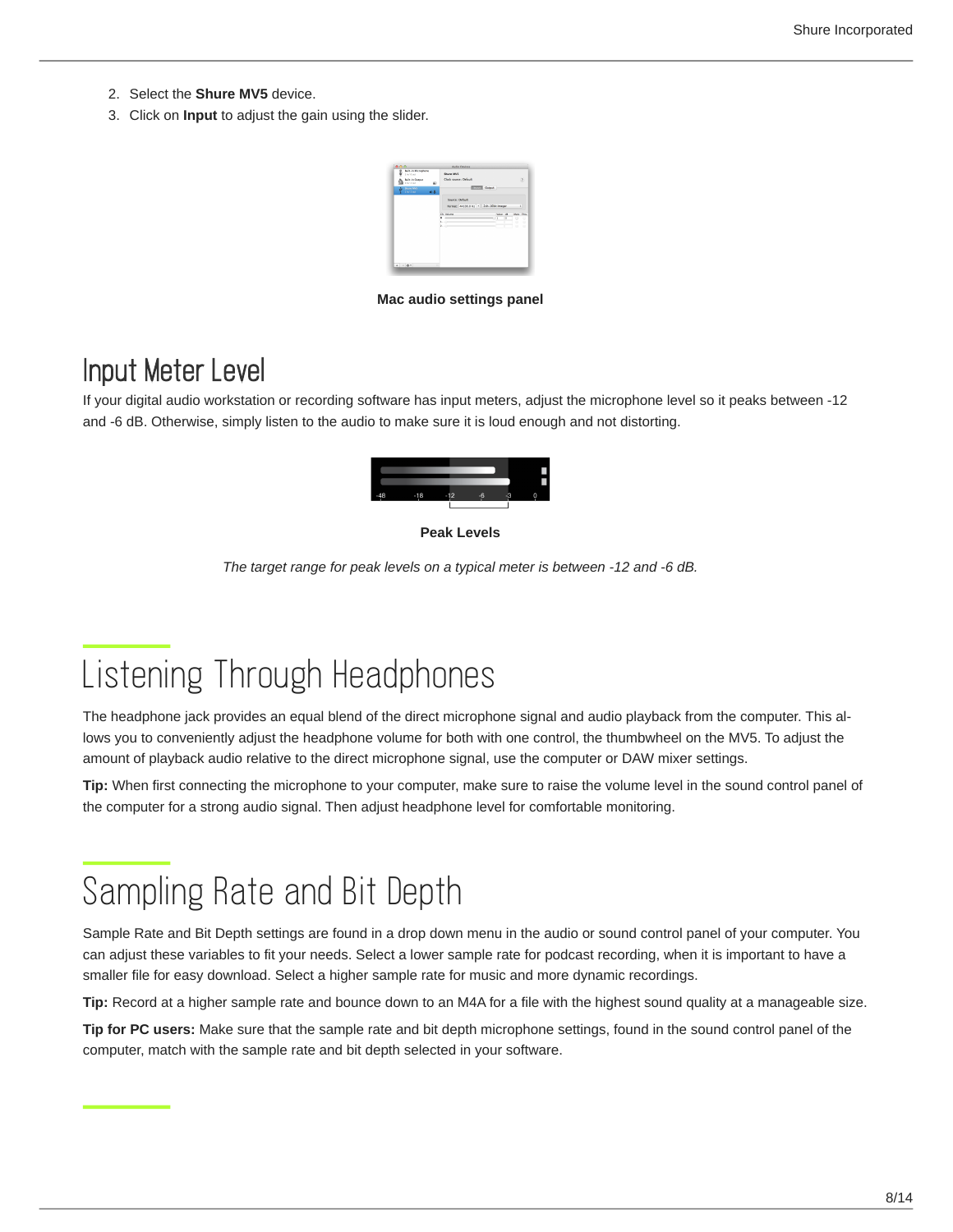## Demo Mode



Demo mode allows you to test out all devices in the MOTIV series.

- 1. Swipe through the list to see the available devices.
- 2. Tap Learn More for more information about each device. Or tap Next to explore the microphone settings.

**Note:** Settings in demo mode are for demonstration and are not saved within the app. Demo mode is only available when there is no microphone plugged in to the device.

## <span id="page-8-0"></span>Troubleshooting

| <b>Issue</b>                         | <b>Solution</b>                                                                                                                                                                                        |  |
|--------------------------------------|--------------------------------------------------------------------------------------------------------------------------------------------------------------------------------------------------------|--|
| The display does not illumi-<br>nate | Make sure that the MV5 is fully plugged in.                                                                                                                                                            |  |
| Audio is too low                     | Check the computer sound control panel settings. When first connecting the MV5 to your<br>computer, make sure to raise the computer volume level.                                                      |  |
| Audio sounds bad                     | Check the sound control panel of the computer to ensure that the MV5 is fully plugged in<br>and recognized.                                                                                            |  |
| Audio is distorted                   | Use the audio meter to ensure that volume peaks are within the target range. If level is<br>reaching the red peak indicator of the input meter, turn the gain down.                                    |  |
| Audio sounds unnatural or<br>jittery | Make sure that the sample rate and bit depth microphone settings, found in the sound<br>control panel of the computer, are consistent with the sample rate and bit depth selected<br>in your software. |  |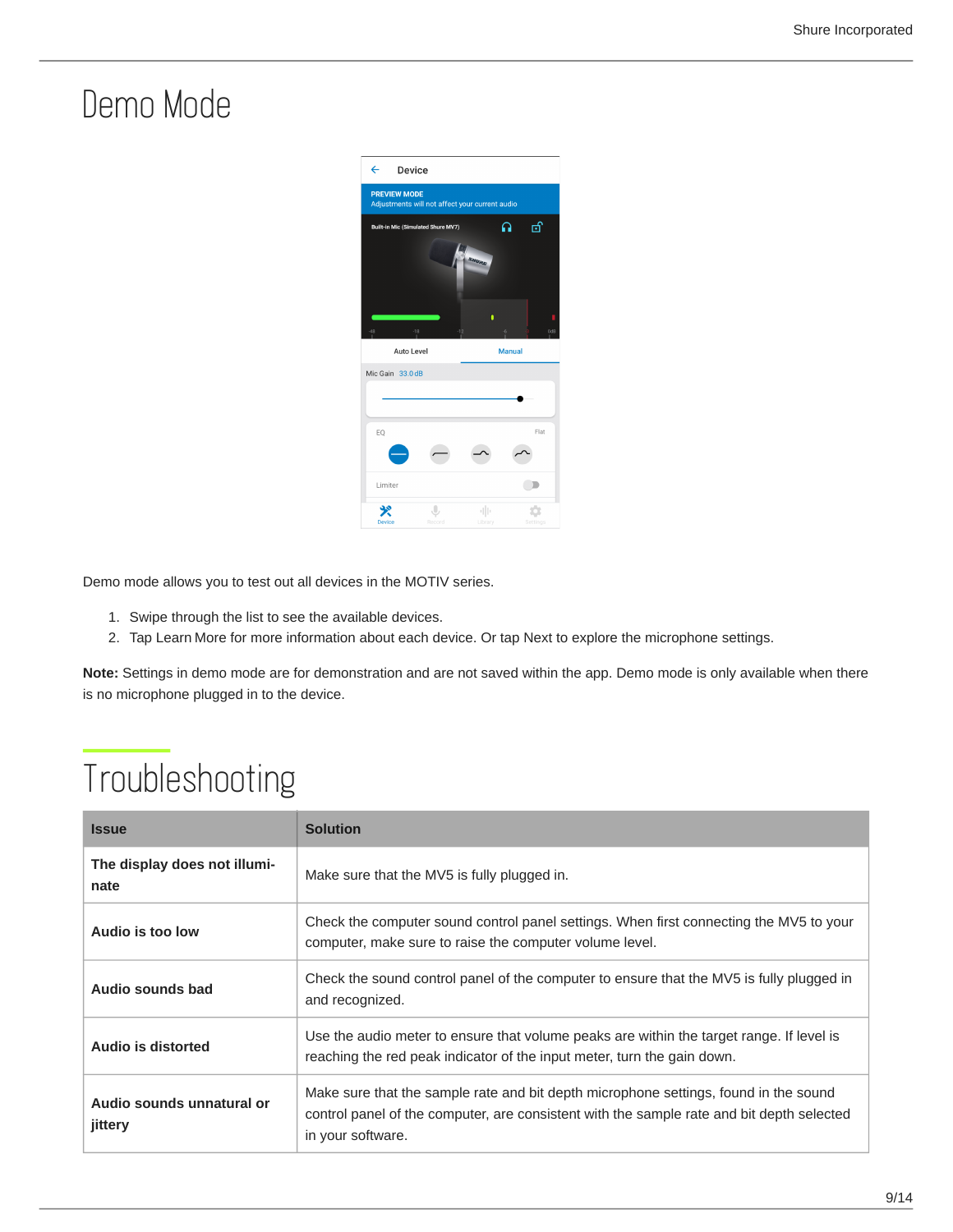| <b>Issue</b>                                                                | <b>Solution</b>                                                                                                                                          |
|-----------------------------------------------------------------------------|----------------------------------------------------------------------------------------------------------------------------------------------------------|
| MV5 is plugged in, but the<br>volume meter does not regis-<br>ter a signal. | Edit the privacy setting for the iOS device under SETTINGS > PRIVACY > MICROPHONE<br>to give the recording application permission to use the microphone. |
| Device not working with USB<br>hub.                                         | The MV5 requires 250 mA per port. Check USB hub documentation for current/port speci-<br>fication.                                                       |

## <span id="page-9-0"></span>System Requirements

### <span id="page-9-1"></span>System Requirements and Compatibility: Mac

- MacOS 10.13 to 10.15
- 64 bit
- Minimum 2 GB of RAM
- Minimum 500 MB of hard disk space

## <span id="page-9-2"></span>System Requirements and Compatibility: Windows

- Windows 10
- 64 bit
- Minimum 2 GB of RAM
- Minimum 500 MB of hard disk space

### <span id="page-9-3"></span>System Requirements and Compatibility: iOS

- **iOS:** iOS 12 and higher
- **iPhone:** iPhone 6 and higher
- **iPod Touch:** 6th gen
- **iPad:** iPad 4th gen and higher
- **iPad Mini:** iPad Mini 1st gen and higher

## <span id="page-9-4"></span>System Requirements and Compatibility: Android

Will work with any Android device that has:

- Android Oreo 8.0 and higher
- USB Host Power Requirement of ≥100 mA
- USB Audio Class 1.1 support and higher

Android is a trademark of Google Inc.

**Note:** See<https://www.shure.com/MOTIVcompatibility> for information on supportive Android devices.

<span id="page-9-5"></span>

MFi Certified Yes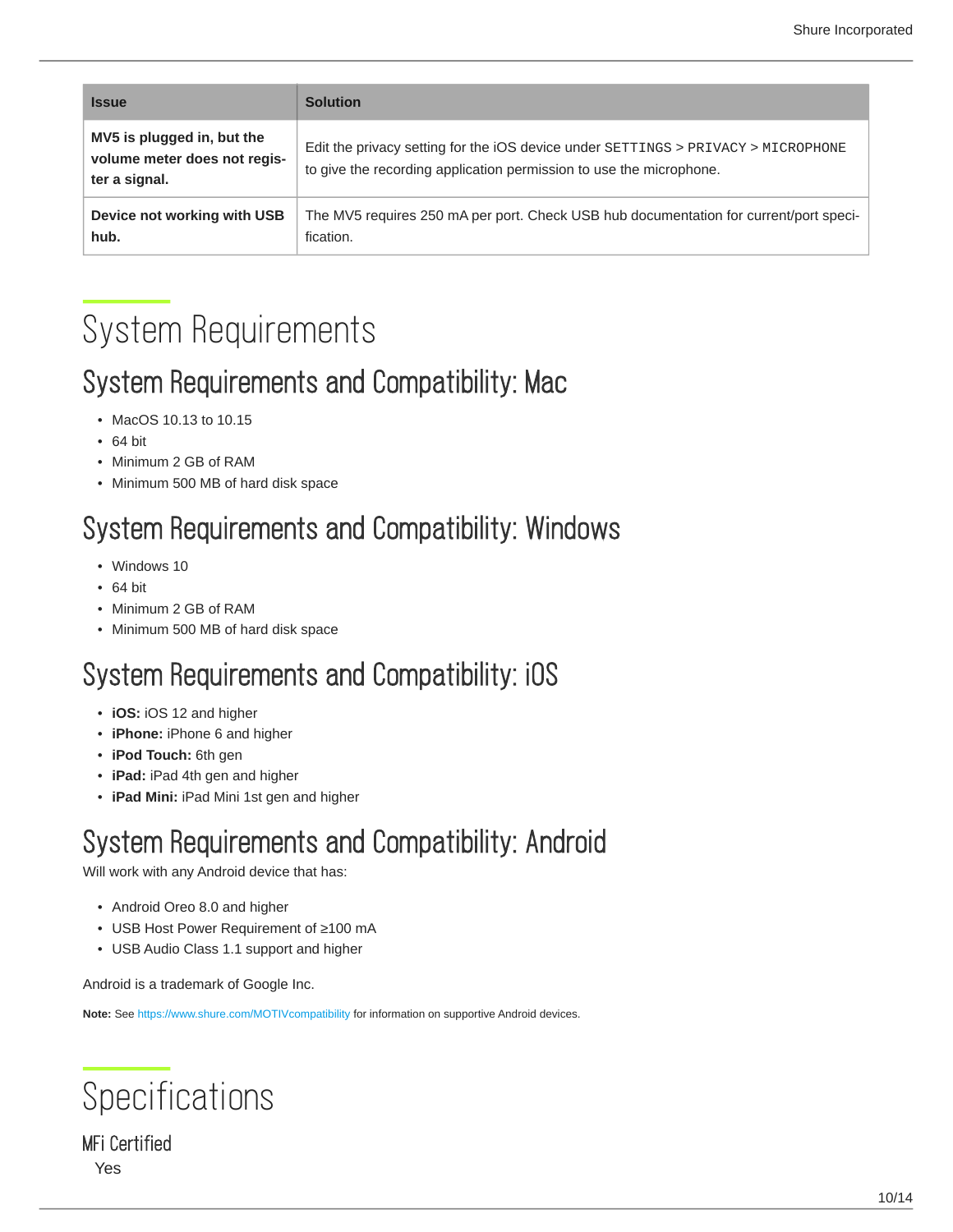DSP Modes (Presets) Voice/Instrument/Flat

Cartridge Type Electret Condenser (16 mm)

Polar Pattern Unidirectional (Cardioid)

Bit Depth 16-bit/24-bit

Sampling Rate 44.1/48 kHz

Frequency Response 20 Hz to 20,000 Hz

Adjustable Gain Range 0 to +36 dB

**Sensitivity** 40 dBFS/Pa at 1 kHz[1] [2}

Maximum SPL 130 dB SPL [2]

Headphone Output 3.5 mm (1/8″)

Power Requirements Powered through USB or Lightning connector

Mute Switch Attenuation Yes

Mounting Stand Included

Stand Adapter 1/4 inch 20 thread (standard tri-pod mount)

**Housing** 

PC/ABS

Net Weight

**Without Mounting Stand 1.1999 1.2009 1.2009 1.2009 1.2009 1.2009 1.2009 1.2009 1.2009 1.2009 1.2009 1.2009 1.2009 1.2009 1.2009 1.2009 1.2009 1.2009 1.2009 1.2009 1.2009 1.2009**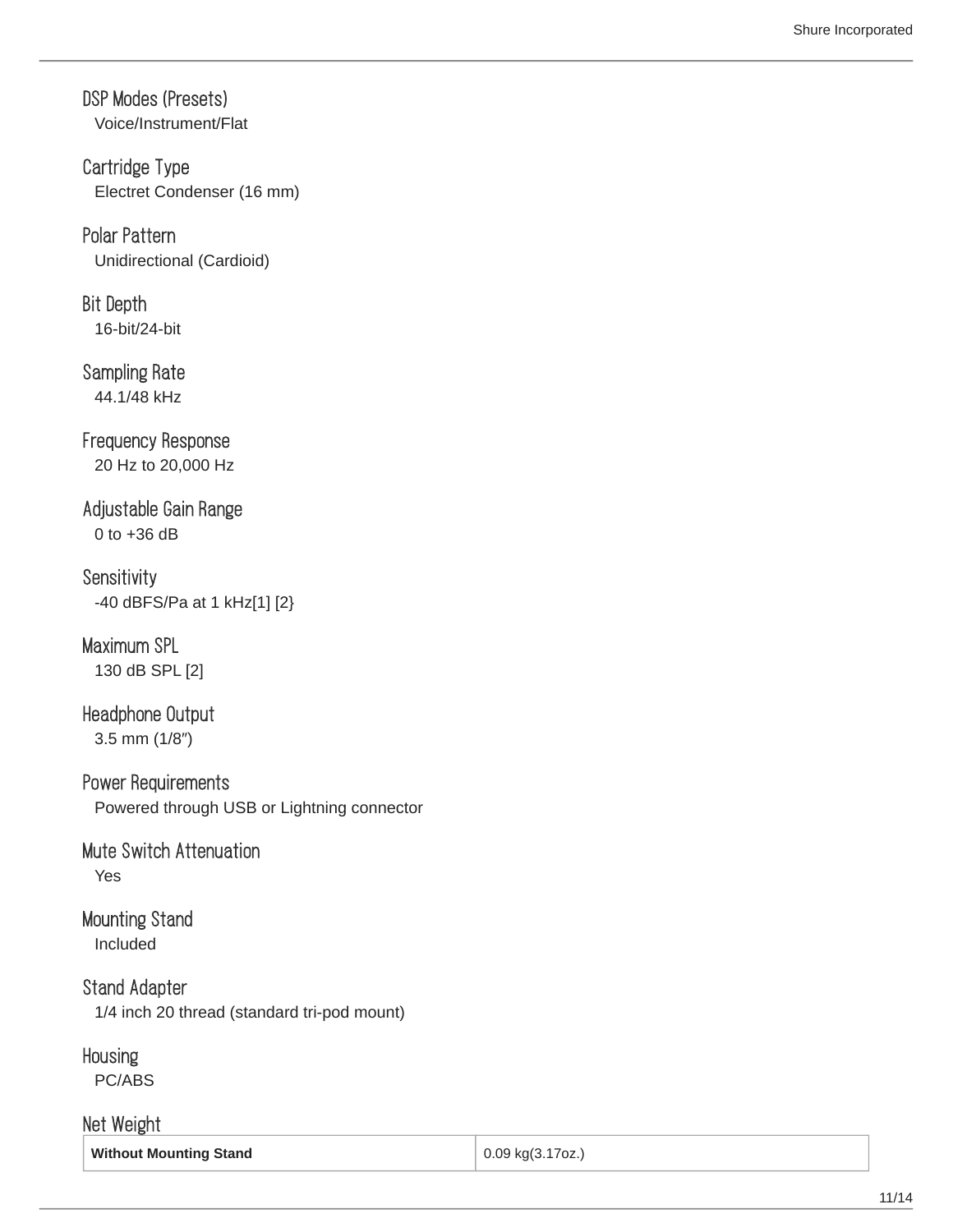**With Mounting Stand 1.16 kg**(5.64oz.)

### **Dimensions**

66 x 67 x 65 mm

H x W x D

### Dimensions with Stand

89 x 142 x 97 mm

H x W x D

### Cable

/1 m Lightning cable (LTG models only)

[1] 1 Pa=94 dB SPL

[2]At Minimum Gain, Flat Mode



**Polar Pattern**





## <span id="page-11-0"></span>Accessories

### <span id="page-11-1"></span>Furnished Accessories

| AMV5-DS |
|---------|
| AMV-USB |
| AMV-LTG |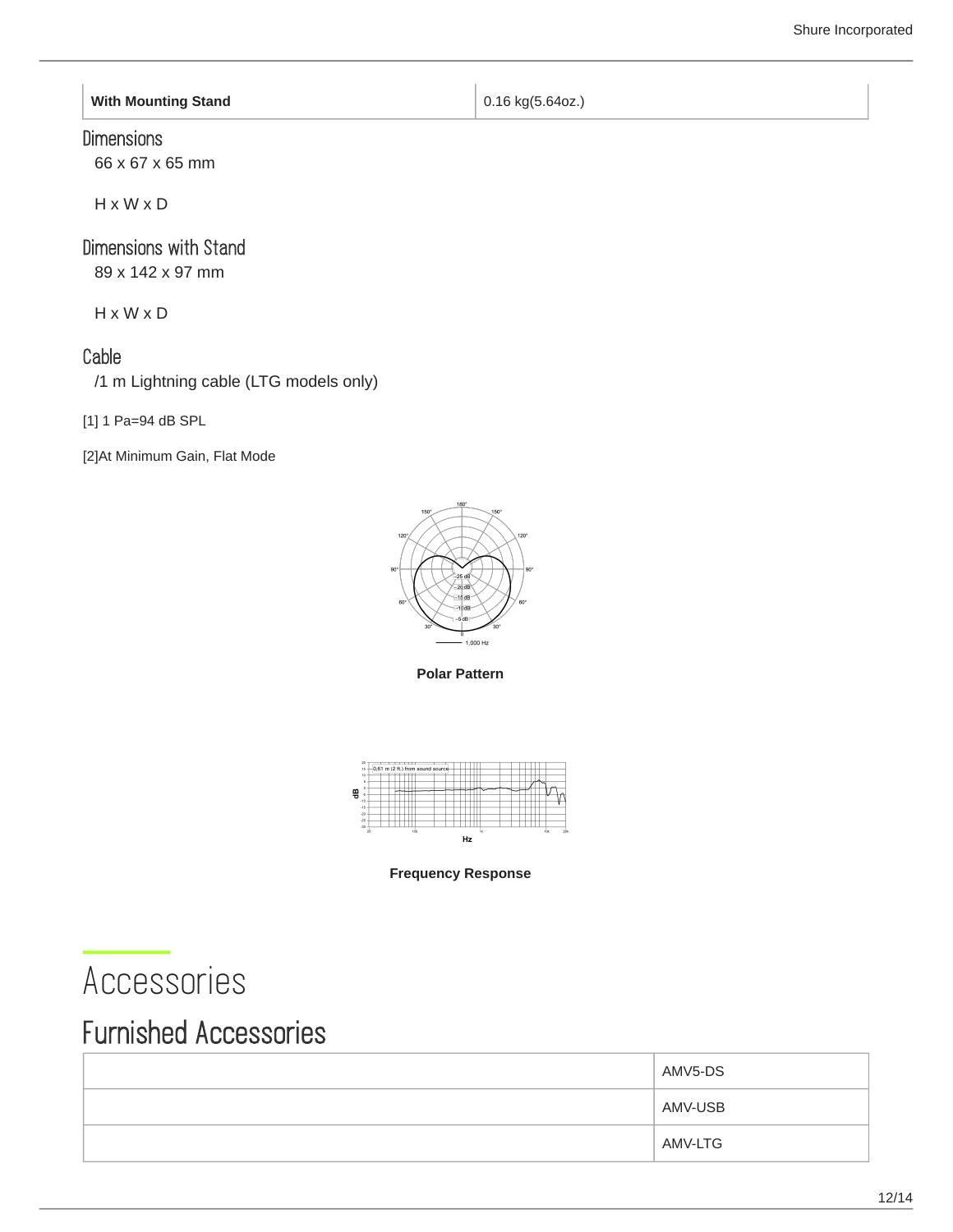## <span id="page-12-0"></span>**Certifications**

### <span id="page-12-1"></span>Information to the user

This device complies with part 15 of the FCC Rules. Operation is subject to the following two conditions:

- 1. This device may not cause harmful interference.
- 2. This device must accept any interference received, including interference that may cause undesired operation.

**Note:** This equipment has been tested and found to comply with the limits for a Class B digital device, pursuant to part 15 of the FCC Rules. These limits are designed to provide reasonable protection against harmful interference in a residential installation. This equipment generates uses and can radiate radio frequency energy and, if not installed and used in accordance with the instructions, may cause harmful interference to radio communications. However, there is no guarantee that interference will not occur in a particular installation. If this equipment does cause harmful interference to radio or television reception, which can be determined by turning the equipment off and on, the user is encouraged to try to correct the interference by one or more of the following measures:

- Reorient or relocate the receiving antenna.
- Increase the separation between the equipment and the receiver.
- Connect the equipment to an outlet on a circuit different from that to which the receiver is connected.
- Consult the dealer or an experienced radio/TV technician for help.

#### **Industry Canada ICES-003 Compliance Label:** CAN ICES-3 (B)/NMB-3(B)

**Note:** Testing is based on the use of supplied and recommended cable types. The use of other than shielded (screened) cable types may degrade EMC performance.

This product meets the Essential Requirements of all relevant European directives and is eligible for CE marking.

The CE Declaration of Conformity can be obtained from: www.shure.com/europe/compliance

Authorized European representative: Shure Europe GmbH Global Compliance Jakob-Dieffenbacher-Str. 12 75031 Eppingen, Germany Phone: +49-7262-92 49 0 Email: info@shure.de www.shure.com



Made for<br> *S***iPhone** | **iPad** | **iPod** 

Use of the Made for Apple badge means that an accessory has been designed to connect specifically to the Apple product(s) identified in the badge and has been certified by the developer to meet Apple performance standards. Apple is not responsible for the operation of this device or its compliance with safety and regulatory standards.

Apple, iPad, iPhone, iPod and Lightning are trademarks of Apple Inc., registered in the U.S. and other countries. tvOS is a trademark of Apple Inc. The trademark "iPhone" is used in Japan with a license from Aiphone K.K.